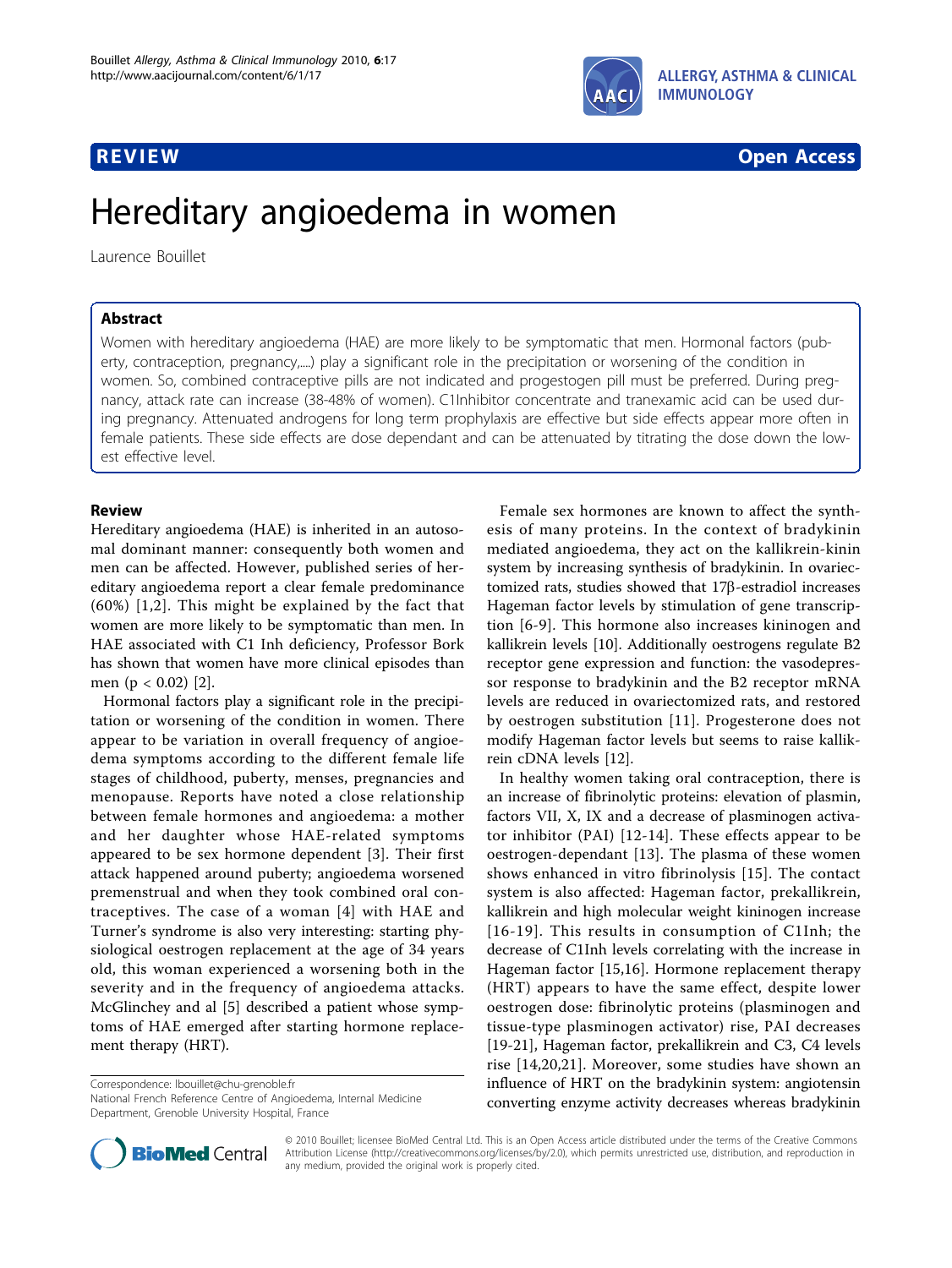levels increase [[22-24\]](#page-2-0). Visy and al [\[25](#page-2-0)] measured serum sex hormone levels in 44 females with HAE: they found a positive correlation between the rate of attacks and oestradiol and progesterone levels. However we don't have any information about clinical hormone sensibility women profile in this study.

It is generally accepted that there are distinct patterns of HAE in women. We delineate three of them below:

- Oestrogen dependent: these patients reveal the condition only when they are exposed to the combined contraceptive pill or during pregnancy. They usually have type III HAE.

- Oestrogen sensitive: the symptoms in these subjects are worsened by taking combined contraceptive medication or during pregnancy. Any type of HAE can present in this way.

- Oestrogen-independent: the use of the combined contraceptive pill or pregnancy does not exacerbate the symptoms. These individuals represent a minority of HAE patients.

The relationship between female hormones and angioedema appeared to be even clearer when the type III hereditary angioedema was recognised. This HAE mostly affects women. It was initially described by Bork et al, Binkley et al, and Martin et al in 2000 as recurrent angio-oedema without quantitative or functional C1Inh abnormalities [[26-](#page-2-0)[28](#page-3-0)]. In 2006, Dewald G (et al.) and Cichon (et al.) identified two mutations in the F12 gene (gene encoding for Hageman factor) associated with type III HAE [[29,30\]](#page-3-0). Only 15-20% of the patients suffering from type III HAE had one of these mutations.

The clinical characteristics of type III HAE attacks are the same as for types I and II, although Bork suggested that facial swelling occurred considerably more often [[31,32](#page-3-0)]. In terms of the effect of estrogens, although, AE attacks occurred preferentially in women taking the OC pill or during pregnancy [[33](#page-3-0),[34\]](#page-3-0). Whilst the attacks appeared to be estrogen-dependent in Binkley's series (in which attacks began in the 15 days following starting oral contraception), they were only estrogen sensitive in the cases reported by Bork and Martin (estrogen exposure could induce attacks but after varying periods of time) [[26](#page-2-0)-[28\]](#page-3-0). We reported that 54.5% of women are estrogen sensitive and 23% are estrogen dependent, confirming the potential involvement of estrogen, although the time between estrogen exposure and onset of the disease could vary from a few months to eight years [[35](#page-3-0)].

When a physician takes care of women with a HAE, some issues have to be addressed: the choice of contraception, management of pregnancies and deliveries and the selection of an effective prophylactic treatment without side effects.

Combined contraceptive pills exacerbate symptoms in 63-80% of women [[3,](#page-2-0)[36-38](#page-3-0)]. This method of contraception is, therefore, contra-indicated in women with hereditary angioedema. A progestogen pill (mini or full dose) should be advised in this situation. However, if a patient is not having problems with the combined pill, there is no need to stop it. An intra-uterine device is a good alternative method and is generally very well tolerated [\[36\]](#page-3-0).

Fertility and the rate of spontaneous abortion are the same as those found in the normal population. In one third of cases, pregnancy worsens symptoms, but in another third the symptoms are improved [[36\]](#page-3-0). Attack rates increase during pregnancy especially during the third trimester [[39,40\]](#page-3-0). During pregnancy it is acceptable to continue background treatment with tranexamic acid [[41](#page-3-0)]. Danazol is contra-indicated. Treatment of severe attacks is based on the use of C1Inh concentrate [[40-42\]](#page-3-0).

The management of labour depends on how the pregnancy has progressed. If the patient has suffered worsening of the condition with frequent severe episodes, then labour must be covered with C1 Inh concentrate (20U/kg by IV infusion). If the disease has been less severe, there is no need for prophylaxis with C1 Inh concentrate. However, this should be available in the delivery room in case it is required. Epidural analgesia is not only acceptable, but is strongly recommended. The Caesarean section rate is no higher in these patients than in the general population.

There is no problem with breast-feeding. However, tranexamic acid and danazol should not be taken as they are secreted in maternal milk. For the same reason icatibant should be avoided and only C1Inh concentrate should be used in the treatment of severe episodes [\[39\]](#page-3-0).

In most patients (55%) the menopause does not alter the disease. One third is worse while only 13% improve [[36\]](#page-3-0). Menopausal hormone replacement therapy should not be given because oestrogen can exacerbate the condition [\[5](#page-2-0)].

The incidence of breast cancer is no higher than in the rest of the population. Tamoxifen should not be used as it may worsen symptoms [\[43\]](#page-3-0).

Women need also specific management for treatment of HAE.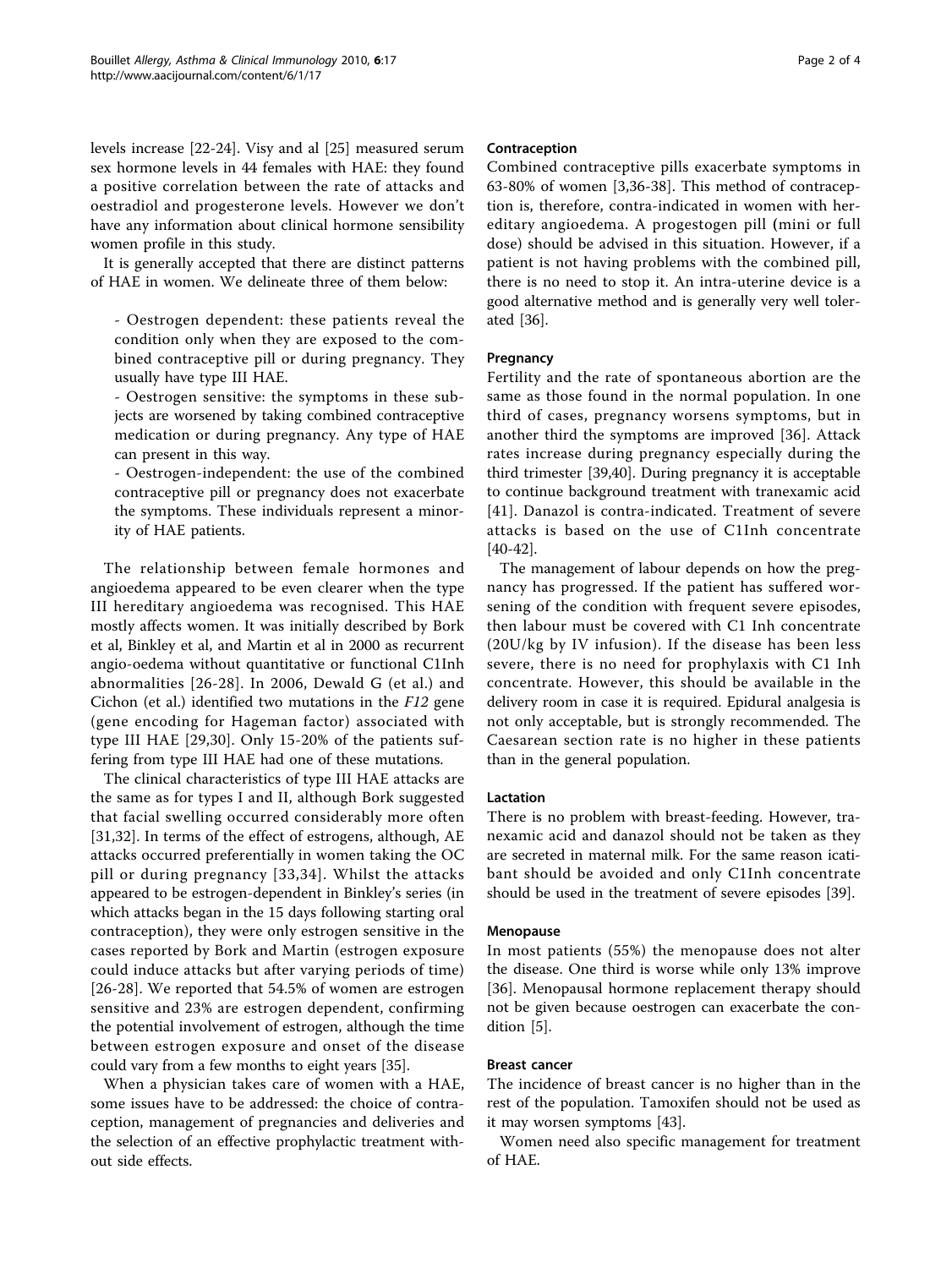<span id="page-2-0"></span>Short term prophylaxis: three options are available: attenuated androgens, tranexamic acid or C1Inh concentrate. There is no specific problem for the use of theses drugs for short course in female patients. In case of short term prophylaxis with attenuated androgens, no virilisation has been observed [\[44,45\]](#page-3-0).

Acute attack treatment: there is no specific problem for the use of C1inh concentrate, tranexamic acid, icatibant; or ecallantide in female patients.

Antifibrinolytiques (acid tranexamic) are the first best choice for HAE women because of good tolerance. The limits are a moderate efficacy and adverse effects as nausea, diarrhea and theoretical risk about thromboembolism. These products present no specific effect for women. Only few women have reported mild dysmenorrhea [[46,47](#page-3-0)].

Attenuated androgens are highly effective but are accompanied by side effects. These side effects appear more often in female patients. The result of PREHAET study (presented by Bork) reported a weight gain for 30% of women, virilisation for 6%, menstrual irregularities for 30%, acne for 7%. Women report also alopecia, hirsutism, and mammary hypotrophy [\[48-50](#page-3-0)]. The side effects are dose dependant and can be attenuated by titrating the dose down the lowest effective level [[51](#page-3-0)-[53\]](#page-3-0). It is important to note that women who take this treatment may ovulate even if they present menstrual irregularities or amenorrhea. So, it's important to use additional contraceptive method for fertile women taking attenuated androgens. This treatment must be stopped in case of pregnancy and lactation.

The authors declare that they have no competing interests.

Received: 25 May 2010 Accepted: 28 July 2010 Published: 28 July 2010

### References

- 1. Agostoni A, Cicardi M: [Hereditary and acquired C1 inhibitor deficiency:](http://www.ncbi.nlm.nih.gov/pubmed/1518394?dopt=Abstract) [biological and clinical characteristics in 235 patients.](http://www.ncbi.nlm.nih.gov/pubmed/1518394?dopt=Abstract) Medicine 1992, 71:206-215.
- Bork K, Meng G, Staubach P, Hardt J: Hereditary angioedema: new findings concerning symptoms, affected organs and course. Am J Med 2006, 119:26-274.
- 3. Yip J, Cunliffe WJ: [Hormonally exacerbated hereditary angioedema.](http://www.ncbi.nlm.nih.gov/pubmed/1445091?dopt=Abstract) Australas J Dermatol 1992, 33:35-38.
- 4. Fletcher A, Weetman AP: [Coexistence of hereditary angioedema and](http://www.ncbi.nlm.nih.gov/pubmed/9538488?dopt=Abstract) Turner'[s syndrome.](http://www.ncbi.nlm.nih.gov/pubmed/9538488?dopt=Abstract) Postgrad Med J 1998, 74:41-42.
- 5. McGlinchey PG, McCluskey DR: [Hereditary angioedema precipited by](http://www.ncbi.nlm.nih.gov/pubmed/11014377?dopt=Abstract) [estrogen replacement therapy in a menopausal woman.](http://www.ncbi.nlm.nih.gov/pubmed/11014377?dopt=Abstract) Am J Med Sci 2000, 320:212-213.
- 6. Farsetti A, Misiti S, Citarella F, Felici A, Andreoli M, Fantoni A, Sacchi A, Pontecorvi A: Molecular basis of estrogen regulation of Hageman factor XII gene expression. Endocrinolgy 1995, 136:5076-83.
- Citarella F, Misiti S, Felici A, Farsetti A, Pontecorvi A, Fantoni A: [Estrogen](http://www.ncbi.nlm.nih.gov/pubmed/8733013?dopt=Abstract) [induction and contact phase activation of human factor XII.](http://www.ncbi.nlm.nih.gov/pubmed/8733013?dopt=Abstract) Steroids 1996, 61:270-6.
- 8. Gordon EM, Johnoson TR, Schmeidler-Sapiro KT: [Enhanced expression of](http://www.ncbi.nlm.nih.gov/pubmed/2019789?dopt=Abstract) [factor XII \(Hageman factor\) in isolated livers of estrogen and prolactin](http://www.ncbi.nlm.nih.gov/pubmed/2019789?dopt=Abstract) [treated rats.](http://www.ncbi.nlm.nih.gov/pubmed/2019789?dopt=Abstract) *J Lab Clin Med* 1991, 117:353-8.
- 9. Gordon EM, Douglas JG, Ratnoff OD, Arafah BM: [The influence of estrogen](http://www.ncbi.nlm.nih.gov/pubmed/4027381?dopt=Abstract) [and prolactin on Hageman factor \(factor XII\) titer in ovariectomized and](http://www.ncbi.nlm.nih.gov/pubmed/4027381?dopt=Abstract) [hypophysectomised rats.](http://www.ncbi.nlm.nih.gov/pubmed/4027381?dopt=Abstract) Blood 1985, 66:602-5.
- 10. Chen LM, Chung P, Chao S, Chao L, Chao J: [Differential regulation of](http://www.ncbi.nlm.nih.gov/pubmed/1610894?dopt=Abstract) [kininogen gene expression by estrogen and progesterone in vivo.](http://www.ncbi.nlm.nih.gov/pubmed/1610894?dopt=Abstract) Biochim Biophys Acta 1992, 1131:145-51.
- 11. Madeddu P, Emanueli C, Song Q, Varoni MV, Demontis MP, Anania V, Glorioso N, Chao J: [Regulation of bradykinin B2 receptor expression by](http://www.ncbi.nlm.nih.gov/pubmed/9283715?dopt=Abstract) [oestrogen.](http://www.ncbi.nlm.nih.gov/pubmed/9283715?dopt=Abstract) Br J Pharmacol 1997, 121:1763-91.
- 12. Gordon EM, Williams SR, Frenchek B, Mazur CA, Speroff L: [Dose dependant](http://www.ncbi.nlm.nih.gov/pubmed/3335825?dopt=Abstract) [effects of postmenopausal estrogen and progestin on antithrombin III](http://www.ncbi.nlm.nih.gov/pubmed/3335825?dopt=Abstract) [and factor XII.](http://www.ncbi.nlm.nih.gov/pubmed/3335825?dopt=Abstract) J Lab Clin Med 1988, 111:52-6.
- 13. Norris LA, Bonnar J: [The effect of oestrogen dose and progestogen type](http://www.ncbi.nlm.nih.gov/pubmed/8630312?dopt=Abstract) [on haemostatic changes in women taking low dose oral contraceptives.](http://www.ncbi.nlm.nih.gov/pubmed/8630312?dopt=Abstract) Br J Obstet Gynaecol 1996, 103:261-7.
- 14. Thiery M, Vermeulen A, Baele G, Deslypere JP: [Effects of a very low](http://www.ncbi.nlm.nih.gov/pubmed/12282907?dopt=Abstract) [estrogen oral contraceptive on clotting factors, carbohydrate](http://www.ncbi.nlm.nih.gov/pubmed/12282907?dopt=Abstract) [metabolism, and plasma lipids and lipoproteins.](http://www.ncbi.nlm.nih.gov/pubmed/12282907?dopt=Abstract) Med Sci Res 1987, 15:1231-2.
- 15. Gordon EM, Ratnoff OD, Saito H, Donaldson VH, Pensky J, Jones PK: [Rapid](http://www.ncbi.nlm.nih.gov/pubmed/7419960?dopt=Abstract) [fibrinolysis, augmented Hageman factor \(factor XII\) titers, and decreased](http://www.ncbi.nlm.nih.gov/pubmed/7419960?dopt=Abstract) [C1 esterase inhibitor titers in women taking oral contraceptives.](http://www.ncbi.nlm.nih.gov/pubmed/7419960?dopt=Abstract) *J Lab* Clin Med 1980, 96:762-9.
- 16. Hoem NO, Johannesen S, Hauge G, Rud AC, Sandem S, Briseid K: [Contact activation factors in plasma from women using oral](http://www.ncbi.nlm.nih.gov/pubmed/1788829?dopt=Abstract) [contraceptives increased levels of factor XII, kinin free high](http://www.ncbi.nlm.nih.gov/pubmed/1788829?dopt=Abstract) [molecular weight kininogen and acetone activated kallikrein.](http://www.ncbi.nlm.nih.gov/pubmed/1788829?dopt=Abstract) Thromb Res 1991, 64:427-34.
- 17. Wessler S: [Estrogen associated thromboembolism.](http://www.ncbi.nlm.nih.gov/pubmed/1342294?dopt=Abstract) Ann Epidemiol 1992, 2:439-43.
- 18. Campbell SJ, Mackie IJ, Robinson GE, Machin SJ: [Contact factor mediated](http://www.ncbi.nlm.nih.gov/pubmed/8427844?dopt=Abstract) [fibrinolysis is increased by the combined oral contraceptive pill.](http://www.ncbi.nlm.nih.gov/pubmed/8427844?dopt=Abstract) Br J Obstet Gynaecol 1993, 100:79-84.
- 19. Luyer MD, Khosla S, Owen WG, Miller VM: [Prospective randomized study](http://www.ncbi.nlm.nih.gov/pubmed/11502788?dopt=Abstract) [of effects of unopposed estrogen replacement therapy markers of](http://www.ncbi.nlm.nih.gov/pubmed/11502788?dopt=Abstract) [coagulation and inflammation in postmenopausal women.](http://www.ncbi.nlm.nih.gov/pubmed/11502788?dopt=Abstract) J Clin Endocrinol Metab 2001, 86:3629-34.
- 20. Madsen JS, Kristensen SR, Gram J, Bladbjerg EM, Henriksen FL, Gram J, Christensen K, Jespersen J: [Positive impact of hormone replacement](http://www.ncbi.nlm.nih.gov/pubmed/12941041?dopt=Abstract) [therapy on the fibrinolytic system: a long term randomized controlled](http://www.ncbi.nlm.nih.gov/pubmed/12941041?dopt=Abstract) [study in healthy postmenopausal women.](http://www.ncbi.nlm.nih.gov/pubmed/12941041?dopt=Abstract) J Thromb Haemost 2003, 1:1984-91.
- 21. Teede HJ, McGrath BP, Smolich JJ, Malan E, Kotsopoulos D, Liang YL, Peverill RE: [Postmenopausal hormone replacement therapy increases](http://www.ncbi.nlm.nih.gov/pubmed/10807761?dopt=Abstract) [coagulation activity and fibrinolysis.](http://www.ncbi.nlm.nih.gov/pubmed/10807761?dopt=Abstract) Arterioscler Thromb Vasc Biol 2000, 20:1404-9.
- 22. Sumino H, Ichikawa S, Kumakura H, Takayama Y, Kanda T, Sakamaki T, Kurabayashi M: [Effects of hormone replacement therapy on serum](http://www.ncbi.nlm.nih.gov/pubmed/12661913?dopt=Abstract) [angiotensin converting enzyme activity and plasma bradykinin in](http://www.ncbi.nlm.nih.gov/pubmed/12661913?dopt=Abstract) [postmenopausal women according to angiotensin converting enzyme](http://www.ncbi.nlm.nih.gov/pubmed/12661913?dopt=Abstract) [genotype.](http://www.ncbi.nlm.nih.gov/pubmed/12661913?dopt=Abstract) Hypertens Res 2003, 26:53-8.
- 23. Nogawa N, Sumino H, Ichikawa S, Kumakura H, Takayama Y, Nakamura T, Kanda T, Mizunuma H, Kurabayashi M: [Effect of long term](http://www.ncbi.nlm.nih.gov/pubmed/11355044?dopt=Abstract) [hormone replacement therapy on angiotensin converting enzyme](http://www.ncbi.nlm.nih.gov/pubmed/11355044?dopt=Abstract) [activity and bradykinin in post menopausal women with essential](http://www.ncbi.nlm.nih.gov/pubmed/11355044?dopt=Abstract) [hypertension and normotensive postmenopausal women.](http://www.ncbi.nlm.nih.gov/pubmed/11355044?dopt=Abstract) Menopause 2001, 8:210-5.
- 24. Gallagher PE, Li P, Lenhart JR, Chappell MC, Brosnihan KB: [Estrogen](http://www.ncbi.nlm.nih.gov/pubmed/9931124?dopt=Abstract) [regulation of angiotensin converting enzyme mRNA.](http://www.ncbi.nlm.nih.gov/pubmed/9931124?dopt=Abstract) Hypertension 1999, 33:323-8.
- 25. Visy B, Füst G, Varga L, Szendei G, Takács E, Karádi I, Fekete B, Harmat G, Farkas H: [Sex hormones in hereditary angioneurotic edema.](http://www.ncbi.nlm.nih.gov/pubmed/15049967?dopt=Abstract) Clin Endocrinol (oxf) 2004, 60:508-15.
- 26. Bork K, Barnstedt SE, Koch P, Traupe H: [Hereditary angioedema with](http://www.ncbi.nlm.nih.gov/pubmed/10963200?dopt=Abstract) [normal C1-inhibitor activity in women.](http://www.ncbi.nlm.nih.gov/pubmed/10963200?dopt=Abstract) Lancet 2000, 356:213-7.
- 27. Binkley KE, Davis A: [Clinical, biochemical, and genetic characterization of](http://www.ncbi.nlm.nih.gov/pubmed/10984376?dopt=Abstract) [a novel estrogen-dependent inherited form of angioedema.](http://www.ncbi.nlm.nih.gov/pubmed/10984376?dopt=Abstract) J Allergy Clin Immunol 2000, 106:546-50.